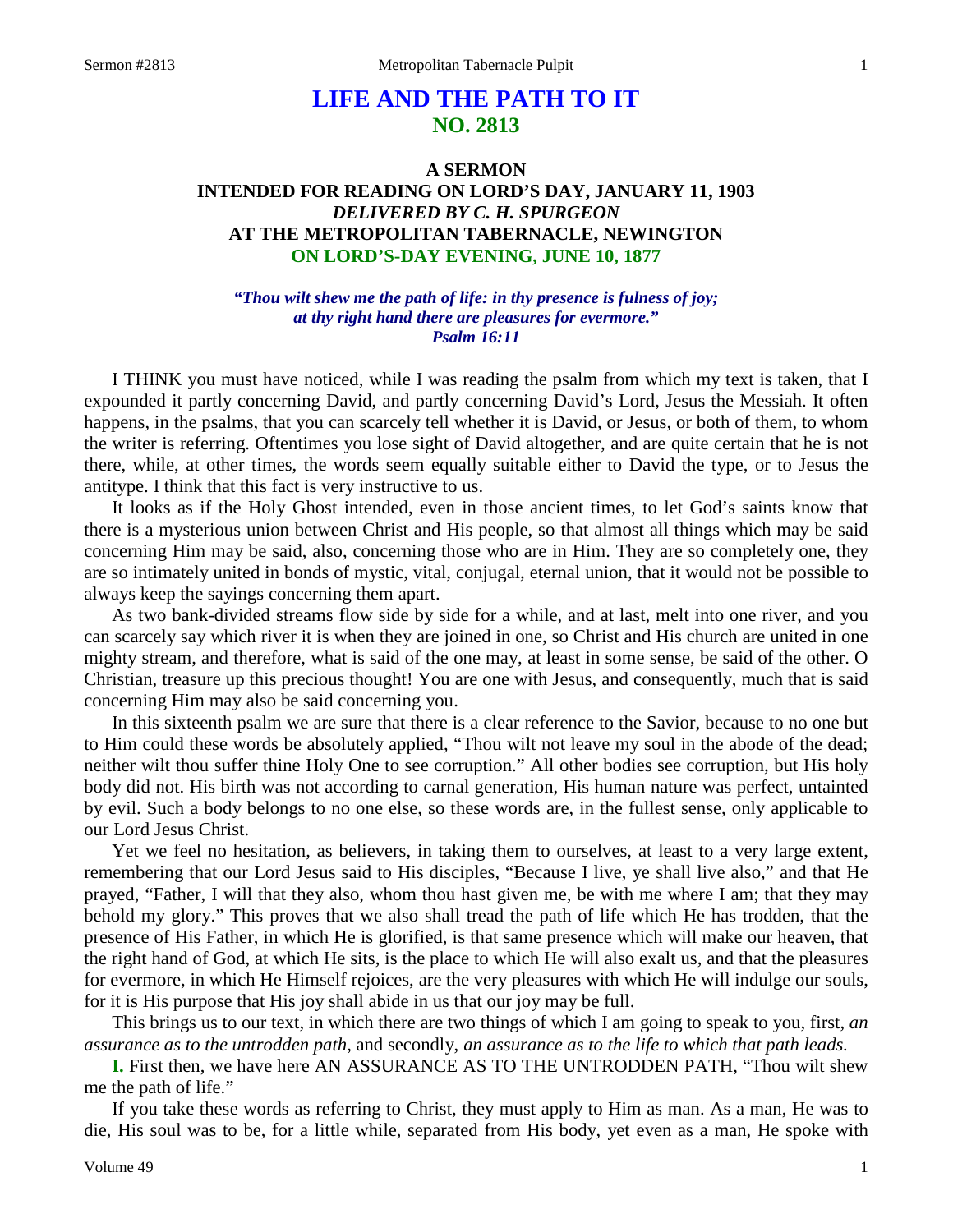perfect confidence to His Father. You remember that His dying words were, "Father, into thy hands I commend my spirit," "And having said this, he gave up the ghost." He spoke with the full assurance that His Father would show Him "the path of life." Where did the spirit of Christ go when it left His body? In what mysterious way it entered at once into paradise, it is not for us even to guess. There have been a great many questions raised in the Christian church, in all ages, concerning this matter.

Some, taking the words literally, have said that Christ descended into hell, and they have even ventured to affirm that He preached to the dead, and delivered the spirits that were in that awful prison house. All that kind of talk seems to me very like that which come from dreamland. We know, from our Savior's own declaration, that He was in paradise the very day that He died, for He said to the penitent thief, "Today shalt thou be with me in paradise." But whatever pathway the human soul of Jesus took, it was not unguided, His Father showed to Him, "the path of life."

His sacred body had to lie three days in the tomb, but it was not corrupted in the least degree. Dr. Watts very sweetly sings—

### *"There the dear flesh of Jesus lay, And left a long perfume."*

That body, lying in Joseph's sepulcher, wrapped in linen and sweet spices through the love and kindness of Christ's disciples, must rise again, and once more the Father showed to His Son "the path of life." How it came to pass that the Spirit of God wrought upon that precious body, and raised Jesus from the dead, we cannot tell, for the work of the Spirit is secret and mysterious, but those blessed eyes of Jesus opened again, and the pulses of His human heart began to beat once more, and He stood upon those dear feet that had been pierced by the nails, and He unwound the napkin from His head with those very hands that had been fastened to the cross, but which would never again suffer pain, for He had risen from the dead no more to die. As the firstborn from the dead, His Father had showed to Him, "the path of life."

Then, after tarrying here a little longer—that His re-united soul and body might dwell, for forty days or so, in the midst of His disciples, that they might be quite sure that it was His own body that had risen from the dead, and His own soul that communed with them—He led them out to Olivet, and once again His Father showed Him "the path of life."

### *"Then He arose ascending high, And showed our feet the way."*

His disciples beheld Him ascend whilst He was blessing them, and they gazed upon Him as He ascended, until a cloud hid Him from their astonished gaze, and we are expressly told that at the appointed time, He shall come again in like manner as they saw Him go up into heaven. Truly, in Him was fulfilled the psalmist's confident declaration, "Thou wilt shew me the path of life." We can easily imagine that as He passed through that cloud, the angels came to meet Him, squadrons of bright beings from the courts of heaven hurried down to do Him homage, and to escort Him back to the glory which He had with the Father ere He came to sojourn here below.

It seems to me to be not merely poetry, but a matter of fact that they did then sing, "Lift up your heads, O ye gates; and be ye lift up, ye everlasting doors; and the King of glory shall come in," and He did enter the gates and went straight to the throne which His Father had appointed as the grand reward of His victory, and there He sitteth, and will continue to sit until His foes are made His footstool.

Thus you see that our text is true concerning our Lord Jesus Christ, and it is also true concerning all who are in Christ, and each of us, who is trusting in Him, may with the hand of faith, grasp this divine assurance, "Thou wilt shew me the path of life." I feel quite enamored of this portion of my text, and would be perfectly content if I had only to preach from it. *Thou,* O my God—Thou who knowest everything—Thou wilt show me the path of life! There is no other guide like Thee, my God. I trust no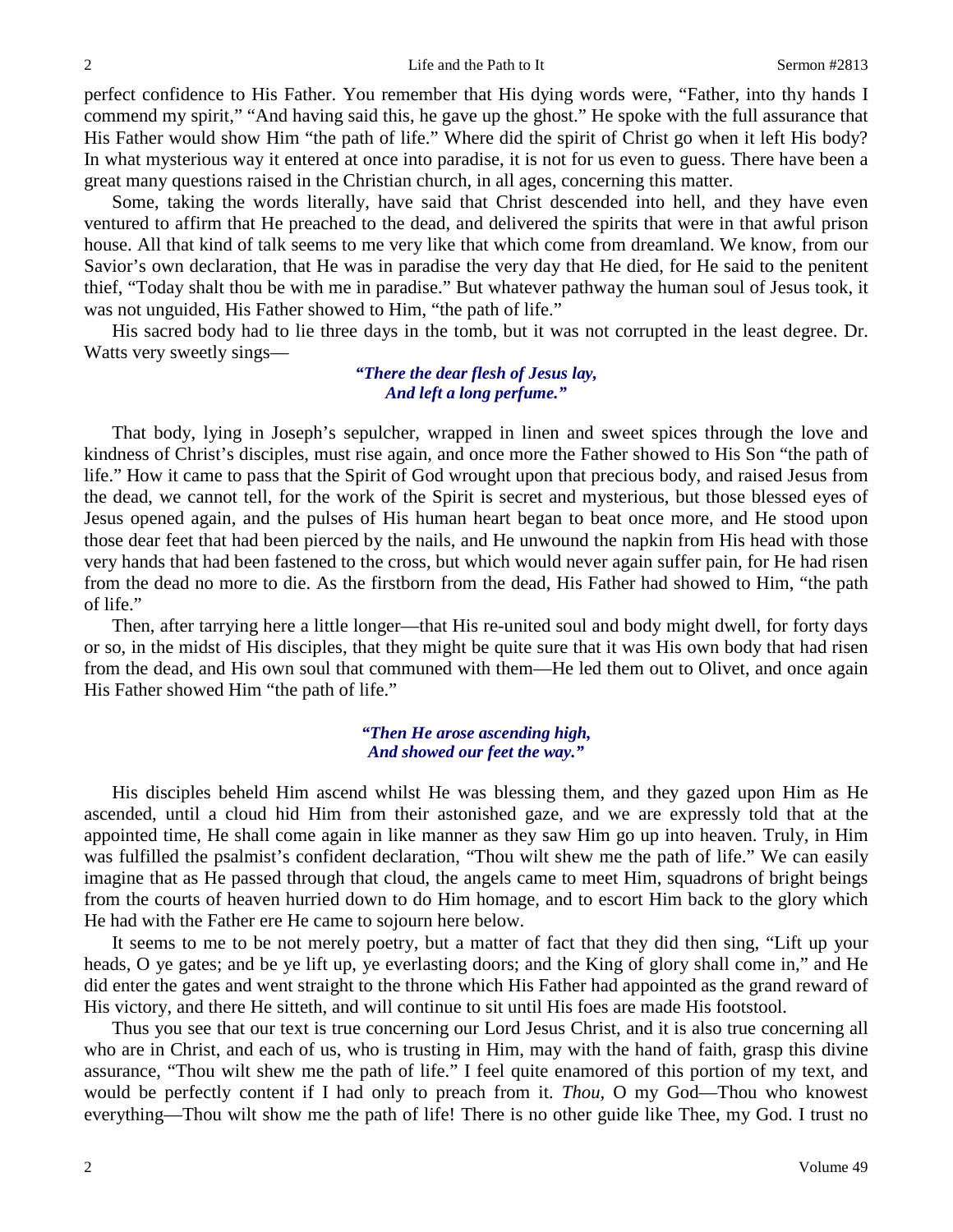priest—no man like myself—nor even an angel. Thou, who didst lead Thy people through the wilderness by the cloudy, fiery pillar—Thou wilt show me the path of life.

And Thou wilt show it to *me*—unworthy as I am—just as if I were the only traveler upon life's rough way. Thou wilt devote Thy wisdom and Thy strength to me, taking me by the hand, and leading me, as a father leads his child. Thou wilt be gentle and patient with me, and when I am so blind that I cannot see my way, Thou wilt go before me and say to me, "This is the way; walk thou in it."

And my Lord, as there is only one "path of life," You will show me *the* path. It is but a narrow track, and it runs clean contrary to the broad way that leads to destruction. Thou wilt show me the path, O Lord, and guide my feet into it! When I know not which way to turn, to the right or to the left, Thou wilt show me the path, I know that Thou wilt.

And it will be the path of *life* that You will show me. I shall not live in a kind of living death, as others do, but I shall be really quickened by Your Holy Spirit. In that path, I shall find life, and by that path, I shall receive yet more of life, and at last, I shall attain to the perfection of life, and see You in the glory-life above far more fully than I can ever see You in the grace-life below.

Thus you see that every word is precious and full of meaning, but just for a moment think of the complete sentence, "Thou wilt shew me the path of life." That is true, my brother or sister, about the whole of your life while you are here. You will not be misled if you trust in God, Your own supposed wisdom will surely lead you astray if you follow its guidance, but trust in the Lord, and you shall be rightly guided in all times of trouble and difficulty, and when you come to die—when you are indeed entering upon a new and untrodden path—the Lord will still show you the path of life.

He will teach you the way to be confident even when the dewdrops of death lie cold and clammy upon your brow. He will show you the way to meet your last great adversary without a fear, and without even a tremor, and He will teach you how to find life in death, and how to triumph in the last dread conflict.

Think of what will happen when the parting moment comes, and the spirit is launched upon a sea it never traversed before. It leaves the familiar precincts of the house of clay, and finds itself stripped and unclothed, and it cries, "Oh, whither shall I go? In that unknown land without a track, whither shall I  $g_0$ ?"

You need not ask that question, brother, or if you do, you can give the answer, "Thou wilt shew me the path of life." Up to the realms where angels dwell, on eagle wings up-borne, you shall to heaven ascend. God Himself will stoop from heaven to be your Guide, and He will take you to dwell, as a pure spirit, at His right hand. The ages will speed on, and in due time, there will ring out the mighty blast of the resurrection trumpet. Where will my body be then? These limbs, all moldered back to dust, these eyes vanished from human ken, the whole mortal fabric dissolved, and returned to mother earth.

Ah, my Lord! but I shall not have to raise myself from the grave—I could not work that miracle of resurrection, my bones have not to come together to their fellow bones by their own power. God will teach each atom to come to its fellow, and each individual life will be identified the same as before, yet wondrously changed.

I know not how it will be, but God knows, and He will show us, "the path of life,"—the way to be conformed to the image of Christ—the way to attain to the perfection of life everlasting. This is the path that no eagle's eye hath ever seen, and no lion's whelp hath ever trodden, yet, in blissful confidence, I may die, and rise again, for the Lord will show me, "the path of life."

Is not this a blessed truth? Then drink it in, and if you have any fears of death, let them all fly away as you meditate upon this comforting assurance which your Lord Himself has so graciously revealed to you.

**II.** Now, secondly, we have in our text, AN ASSURANCE AS TO THE LIFE TO WHICH THAT UNTRODDEN PATH LEADS, "In thy presence is fulness of joy; at thy right hand there are pleasures for evermore."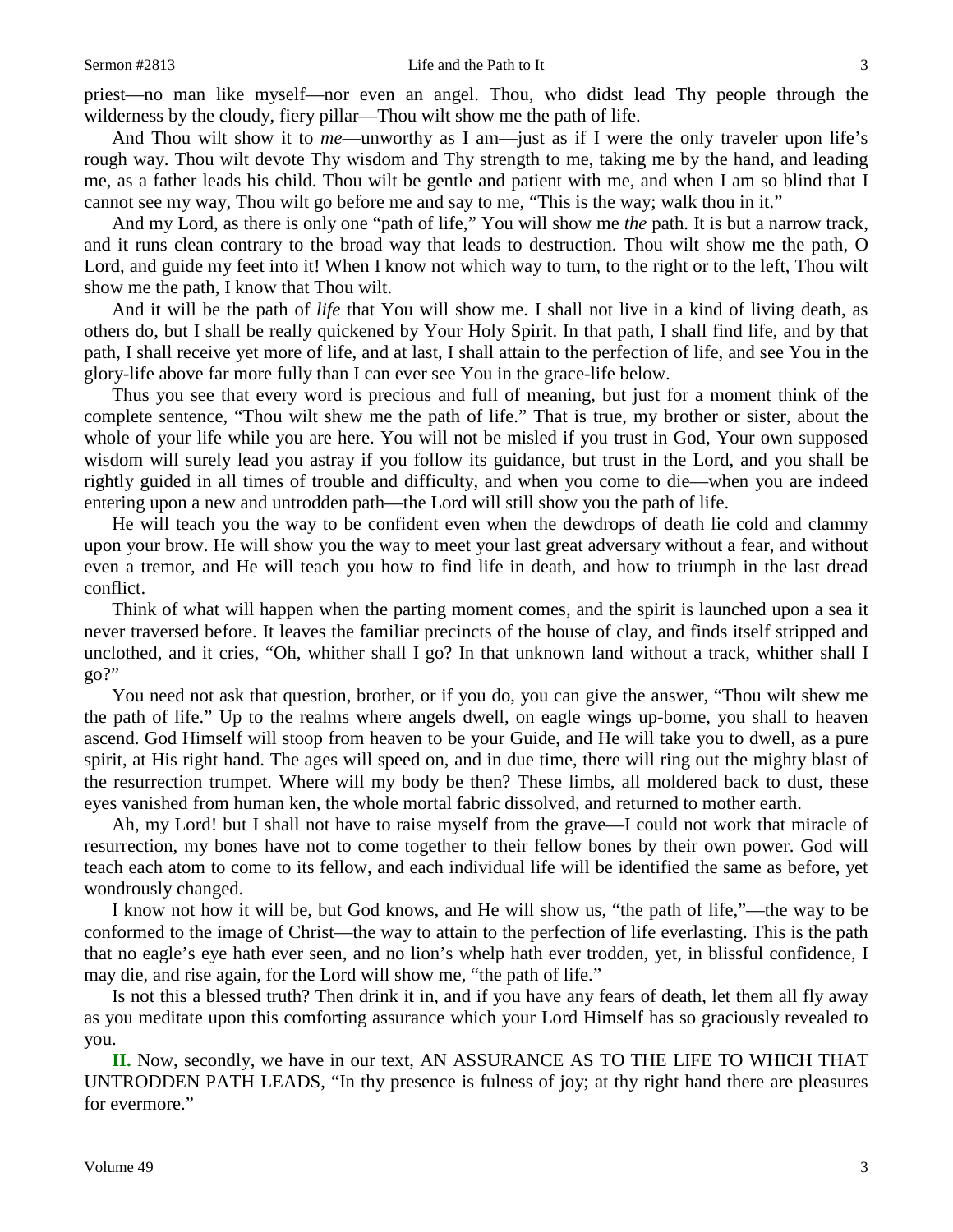Concerning that life we are told, first, *the place where it is to be spent*. Many people ask, "Where is heaven?" Others inquire, "Is there such a place at all?" Assuredly, there is such a place, but where it is, I cannot tell. Some have imagined that possibly, it is in the central star of our solar system, Alcyone in the constellation of the Pleiades. We may dismiss the conjecture as soon as we have heard it, and not be any the better for having heard it. What we do know, however, about heaven, is that it is in the presence of God. Do you know, beloved, what the presence of God means? Yes, in a feeble sense, you have realized it when, in His house and especially at His table, He has unveiled His face. When the King has been with us, when we have consciously felt that we were in the royal presence, we have sung—

### *"No beams of cedar, or of fir, Can with His earthly courts compare."*

But what must it be to be in His presence when relieved from the burden of this flesh for a while, or when it is refined and purified—when the dimness that is now in our eyes, shall all be gone, and the unclouded glory of God shall shine upon us?

A poor prisoner who has seen a little gleam of light down in his dismal dungeon, knows something about the sun, but what a difference there must be between his knowledge of the great orb of day, and that which is possessed by the angel whom Milton represents as living in the sun! A contrast as great as this is going to happen to you, dear friends, in passing from this world, with now and then a glint of heaven's sunlight, to dwelling with God forever in the glory that excelleth anything that we have ever imagined here. I cannot tell you what it will be, neither will you know it until you get there, and learn what it is by actually dwelling in His presence.

We are also told that heaven is to be enjoyed at the right hand of God. The right hand, even on earth, is the place of favor, and the place of honor, and the place of security. The right hand place is always regarded as the post of dignity and nobility in all courts. God is not going to give His people any left handed heaven, but they are to dwell at His right hand for evermore.

It is the place that Jesus Himself has, and that He has promised to His victorious followers, "To him that overcometh will I grant to sit with me in my throne, even as I also overcame, and am set down with my Father in His throne." The very choicest place in heaven shall be yours, beloved. God will not put you away somewhere behind the doors of His royal palace, but He will guide you to the place of honor at His own right hand where "there are pleasures for evermore."

Those last words that I quoted tell us something about *the enjoyment of heaven—*the kind of life which the glorified spend at the right hand of God above. The life of heaven is a life of joy, and the crowning joy is that the pleasures there are "pleasures for evermore." In this world a few drops of joy fall here and there, and there are sometimes showers of blessing, but up there, it is joy, joy, joy forever, "pleasures for evermore." Let these blessed joy bells ring in your ears and in your heart just now, and if you know even a little of what they mean, you may anticipate that they will mean a thousand times as much on the other side of the Jordan of death, in the heavenly land of Canaan.

Our text tells us of the *quantity,* as well as the quality of the joy of heaven, it is to be "fullness of joy." That is what we never reach here, for when we are most joyous, there is always room for more joy, or there is something lacking to the completeness of our joy, but in God's presence, is "fullness of joy." It may well be described as the fullness of joy because it is infinite. He who drinks from a cup can soon drain it dry, but he who lies down on the brink of a great river may drink as long as he likes, and he will never empty it, for he has come to its fullness.

"Fulness of joy" means that you shall not only have as much joy as you can hold, but that it shall still keep on running, and your capacity shall be enlarged, but still you shall be filled with joy, and so it shall continue forever. If you are the least among the saints in heaven, you shall have fullness of joy, and if you are the greatest, you shall still be full of joy, you shall be so full of joy that you could not be more happy, you shall have reached the very summit of eternal felicity, yea, even there it shall not enter into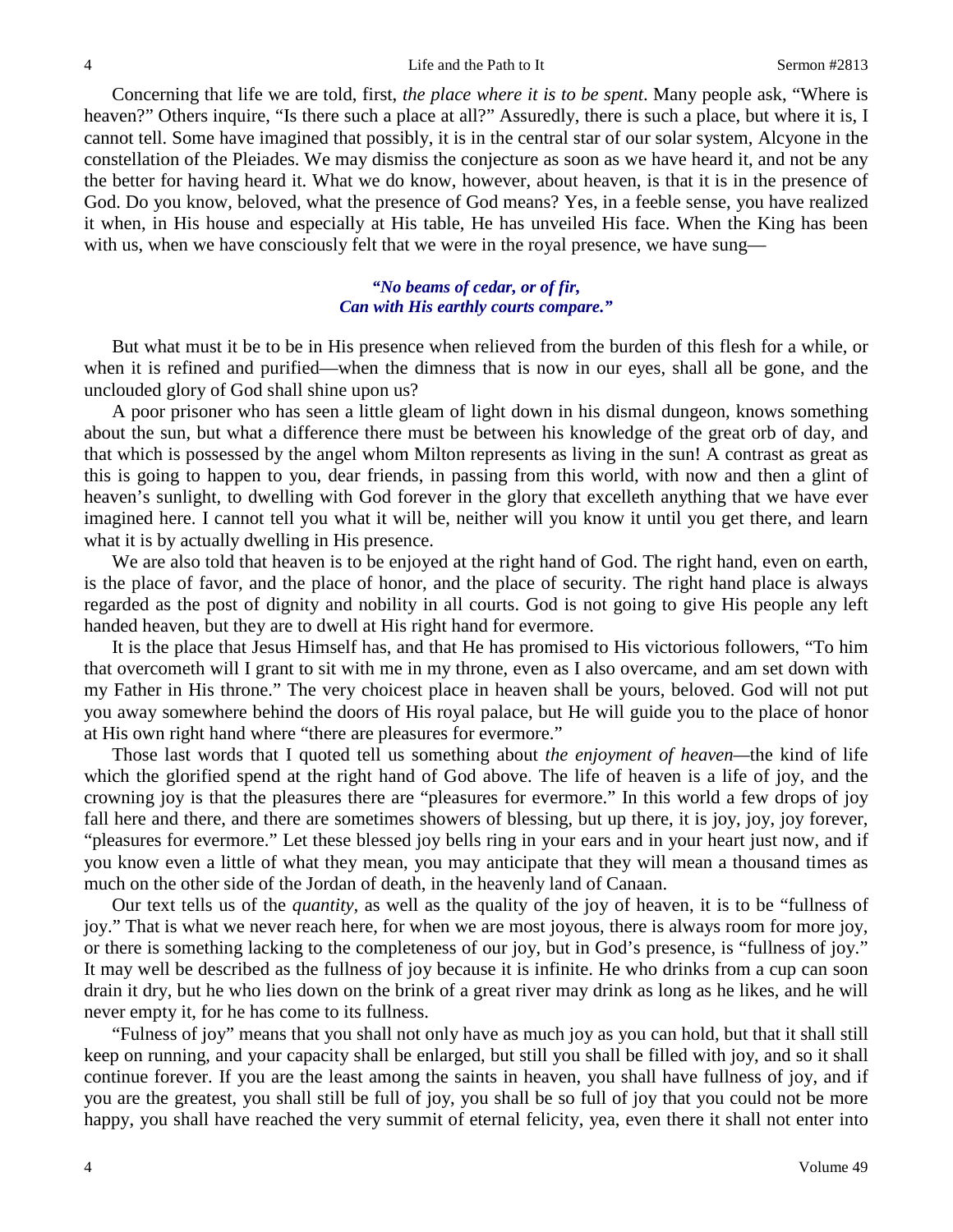your heart to conceive anything that shall be above the joy which God hath revealed to them that love Him. What indescribable bliss must this fullness of joy be! You know that when you are full of anything, you cannot put anything else in, so, where there is fullness of joy at God's right hand, no sorrow will ever be able to enter. There are—

### *"No groans to mingle with the songs Which warble from immortal tongues."*

There will not be room for a single doubt there, or for a fear—no, not even for one sad memory. There will not be room for a wish—we shall be so full of joy that we shall have all that we could desire! Every faculty of our body glorified and every power of our soul perfected, the life everlasting shall rush through us and we shall be filled with it, sunk in it, as in an ocean of infinite satisfaction and eternal content! I find that words are but poor things to describe such a theme as this—I wish that I could more worthily speak of this "fullness of joy" in God's Presence.

Notice next, the *variety* of this joy, for I take it that while the term,, "fullness of joy," is given to show that it is one, yet the expression, "pleasures forevermore," may teach us that the bliss is varied. I cannot give to you, Beloved, a complete list of the joys of Heaven, but I will briefly mention a few of them.

The glorified before the Throne of God are forever singing about salvation, praising Him who washed them from their sins in His own blood. A sense of perfected salvation is a part of the bliss of Heaven. They are washed whiter than snow and they know it. They are delivered from all sin and are "without fault before the Throne of God"—and they know it. Now have they been brought right away from all danger of perishing, for they are "saved in the Lord with an everlasting salvation."

There will be a sense of security, too, for all who are at the right hand of God in Glory. They are all perfectly safe there. "No lion shall be there, nor any ravenous beast shall go up there, it shall not be found there; but the redeemed shall walk there." "Neither shall the sun light on them, nor any heat." And they know that it shall be so and therefore, a sense of their security is one of the sweetnesses of the beatific state.

Coupled with that will be their assurance of victory. They will know that they have overcome all their enemies through the blood of the Lamb. Even the last enemy, Death, himself, will then have been destroyed. When the Resurrection shall be complete, what a vast sweep will the mind's eye of the glorified Believer take! All human history will open up before him and as he gazes upon it, he will see that God has triumphed, by His Grace, in everything! And the adoring song of victory will go up forever and ever unto Him who has conquered sin, death and Hell, and led captivity captive. The palms will forever be waving and the harps forever ringing out, "Glory, glory, glory to the mighty Grace which has triumphed from the first day even until now!" Victory blending with security will indeed make glad the spirits of the saints at God's right hand!

There too, their joy will consist in freedom from every form of evil. No temptation can ever enter there, no carking care, no spiritual weakness. They are eternally clear of all that made them sad in the days of their sinfulness and imperfection. One great part of the joy of the glorified will be the perfection of their characters, for he that is holy must be happy. Perfection of holiness must mean perfection of happiness, the two things must go together. Sin and sorrow cannot be divorced, and holiness and happiness cannot be separated.

O brethren, what must it be to feel that you have no tendency to err—no understanding out of balance—that even memory does not bring to you a sinful reflection that would stain your purity—that altogether, your whole mind is godlike, made holy through the operation of the blessed Spirit and the cleansing blood of Jesus? Oh, to get rid of sin completely! One would not mind keeping a frail body with all its weakness and pains, if he could once get rid of sin. One might be willing to be as poor as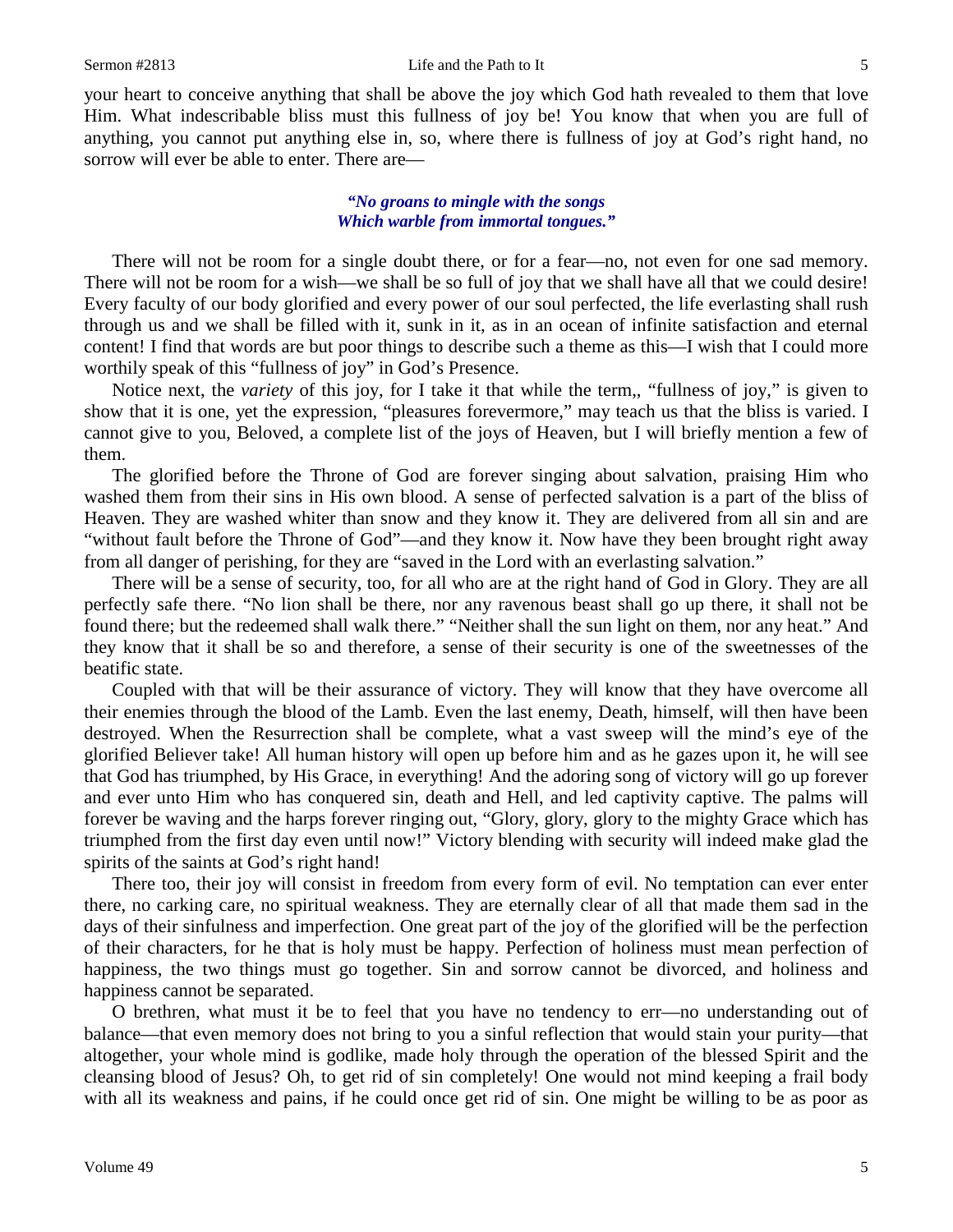Lazarus if he could but get rid of sin. To shake off this viper into the fire, to be altogether clear of even the taint of sin would be heaven, and we shall have that bliss at God's right hand.

Part of the joy of heaven will also lie in clear knowledge. Here, we only know in part, but there, we shall know even as we are known. Here, "we see through a glass, darkly; but there, face to face." Some of you do not understand the doctrines of grace here, but you will understand them there.

You meet with a great many questions that are too difficult for you to answer now, and you are often puzzled with problems which you cannot solve. You must believe now much that you cannot comprehend, but things will look very different in the clear light of heaven from what they do now, in the dim twilight of earth. Wait awhile, and do not worry. Tarry just a little season, and the eternal day shall break, and the shadows shall forever flee away, and you shall know all that you will desire to know when you are at God's right hand in glory.

But perhaps, it is sweeter still to remember that Heaven's bliss will very much consist in fellowship, first, with the Father. How near we shall be to Him when we are in His presence! Here, we cannot see His face and live, but there we shall live by seeing His face. It will be the ecstasy of our glorified life to gaze upon Him who is invisible to mortal eyes. There too, we shall see Jesus. Do not your sacred passions burn at the very thought of such bliss as this?

### *"For there the Man, that loved and died, Sits glorious at His Father's side;"*

and these eyes shall behold Him—the God that died for me. Oh, that wondrous sight! Do we not feel as though, like John, we must fall at His feet as dead when we see Him as He is? O blessed Christ, we scarcely need any more of heaven than to be where Thou art! Then too, the Holy Spirit, who dwells in us, will yet more gloriously manifest His divine power to us there.

### *"O blissful hour! O blest abode! I shall be near and like my God."*

We shall have such fellowship there with the Father, the Son, and the Spirit as is not possible before, and then—this is coming down a long way from the sublime height of fellowship with God, yet it is a fact that is worth remembering—we shall have fellowship with the innumerable holy angels, and with all the glorified saints. All who have been redeemed with the precious blood of Jesus, even as we are, will be there as our happy companions forever and ever.

Are you not anxious to see the apostles and prophets who have gone to heaven before you? Well, beloved, you shall see them, and the communion, that you will have with them, will be of the most intimate kind. And your beloved ones, who have been called home before you—you shall meet them, by and by, when the Master shall say to you also, "Come up hither."

Oh, yes! there will be "the general assembly and church of the firstborn, which are written in heaven...the spirits of just men made perfect," and it will be a part of the delights of heaven to have fellowship with them. I have heard some people say that they will have such sweet and satisfying fellowship with Christ that they will not want to have any with His people, but that is both absurd and impossible, because you cannot have fellowship with the Head without having fellowship with the members at the same time.

Christ will never wish you to look upon Him in heaven as divided from His people, they shall be so completely one with Him that, in fellowship with His people, you shall in no degree be diminishing your fellowship with Christ, but rather be enjoying it in the form in which He Himself rejoices, for His delights will still be with the sons of men, and if, on earth, they were the excellent, in whom was all your delight, He would have you take the same delight in them when you meet them before His throne in glory.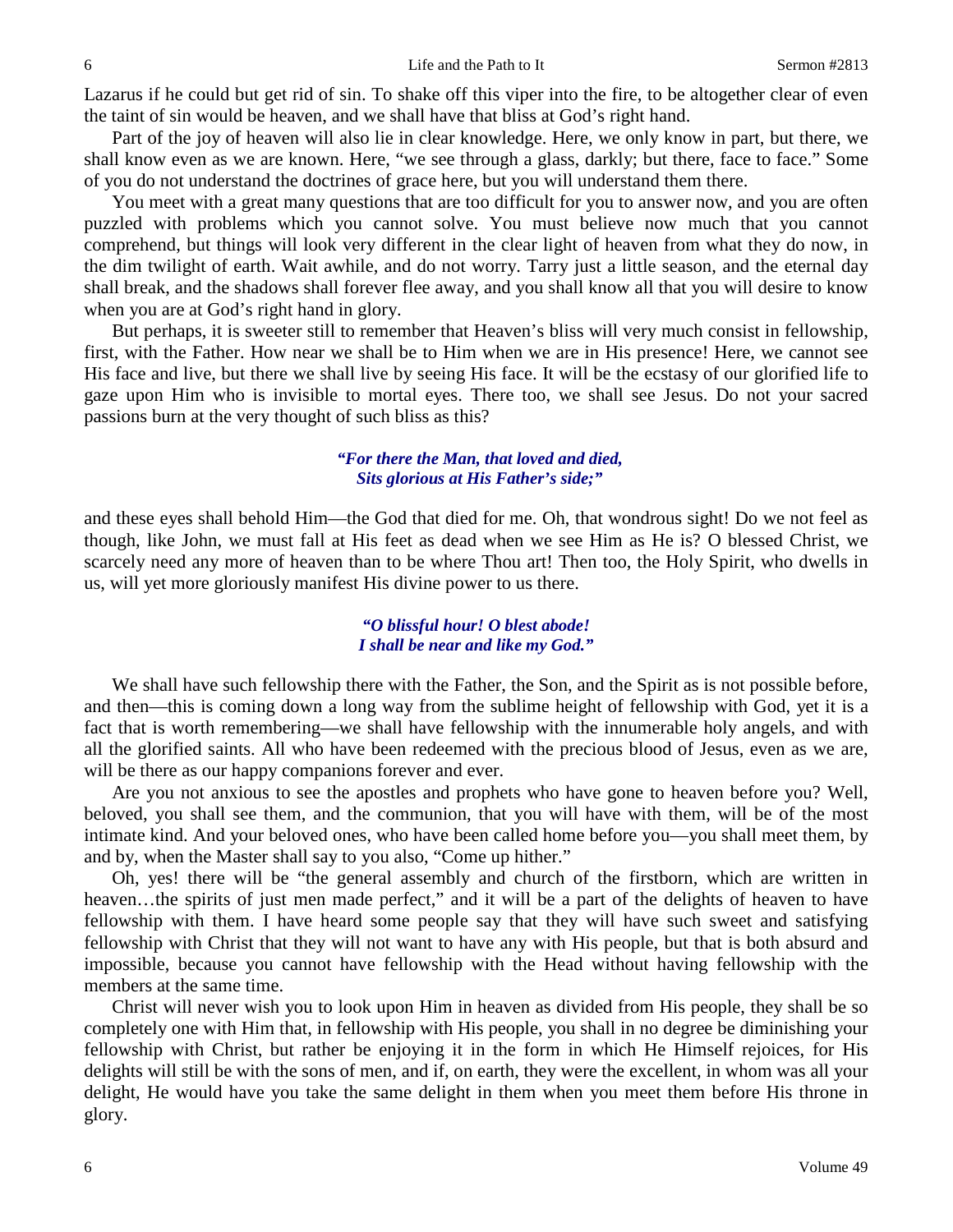#### Sermon #2813 Life and the Path to It 7

There is one more pleasure of heaven that I must mention, and that is rest—not that state of idleness of which some lazy people foolishly think, but that kind of rest which will be perfectly compatible with holy service. We are to serve God day and night in His temple, we shall always have something to do for our God throughout eternity, but that service will be rest to us. Just as, here on earth, we take Christ's yoke upon us and learn of Him, and so find rest unto our souls, in heaven itself we shall continue in the service of our God, and we shall find therein the very sweetest rest.

One part of that service will be everlasting praise. I am longing for the time when I shall have a heart that will never wander from my Lord, what hallelujahs will I sing to His holy name, and will not you, who love Him, do the same? Oh, what shoutings we will make together when, as one complete family before the throne, we shall praise the almighty grace which has brought us safely home and enabled us to join in the heavenly anthem, "Blessing, and honour, and glory, and power, be unto Him that sitteth upon the throne, and unto the Lamb for ever and ever"!

The last thing to be mentioned is the *duration* of all this bliss, "pleasures for evermore." It would be robbing heaven of all that makes it to be heaven if you could deprive it of its everlasting duration. Our Lord will at the last say, "These shall go away into everlasting punishment: but the righteous into life eternal." Your life in heaven will be everlasting, and your joy will be everlasting, because you have an everlasting Christ, and an everlasting God, and an everlasting covenant has been made with you, ordered in all things and sure.

A million millions—what must that be? The human mind cannot grasp the meaning of such vast numbers, yet when millions of millions of millions of millions of years have passed over the heads of Christ's saints in glory, this text will not be exhausted—nay, more, not one jot or tittle of it will be exhausted, and throughout eternity it will still be, "pleasures for evermore." Ah, my brethren! this prize is worth winning, eternal life is worth having, and it shall be the portion of everyone who truly trusts in our Lord Jesus Christ.

The last thing I am going to say is this. I greatly fear and tremble for some of you lest you should never enter upon this "fulness of joy" and these "pleasures for evermore." You know that dreadful word *"damned"* which Jesus used, "He that believeth not shall be damned." I will not try to explain to you what the sufferings of the lost must be, for they cannot be described, but a great part of the condemnation of the lost will consist in the fact that they will lose the "fulness of joy" in the presence of God and the "pleasures for evermore" at His right hand.

How dreadful this punishment of loss must be, in addition to all the suffering that must be endured in hell for ever! There stand the pearly gates, but what if you should never enter them? Yonder are the streets of gold, but what if you should never stand upon that radiant pavement? There is the face of Jesus, but what if He should say to you, "I never knew you"? There is the throne of God, but what if it should burn like a devouring fire for you, so that you should be unable to come near it, and to say, "Father," to Him who sits thereon?

Shut out of heaven! Shut out for ever! In the outer darkness for ever! Away from the marriage feast for ever! "When once the Master of the house is risen up, and hath shut the door, and ye begin to stand without, and to knock at the door, saying, Lord, Lord, open unto us; and he shall answer and say unto you, I know you not whence ye are...depart from me, all ye workers of iniquity." Surely there is not a man, or woman, or child, who could look forward, without alarm, to the prospect of being shut out of heaven for ever.

But you will be—as surely as God lives, you will be—unless you repent of sin, and trust His Son. I am no prophet of evil, neither do I like to harp upon this string, yet I must remind you that God has declared, concerning heaven, that "there shall in no wise enter into it any thing that defileth." You must, therefore, be washed in the blood of the Lamb if you are ever to be admitted within the pearly gates.

Remember the apostolic message, "Believe on the Lord Jesus Christ, and thou shalt be saved," for it is as true now as when it was first uttered. May the Holy Spirit graciously constrain you to believe in Jesus now, and at once to yield up your whole being to His supreme sway! Ask Him to show you "the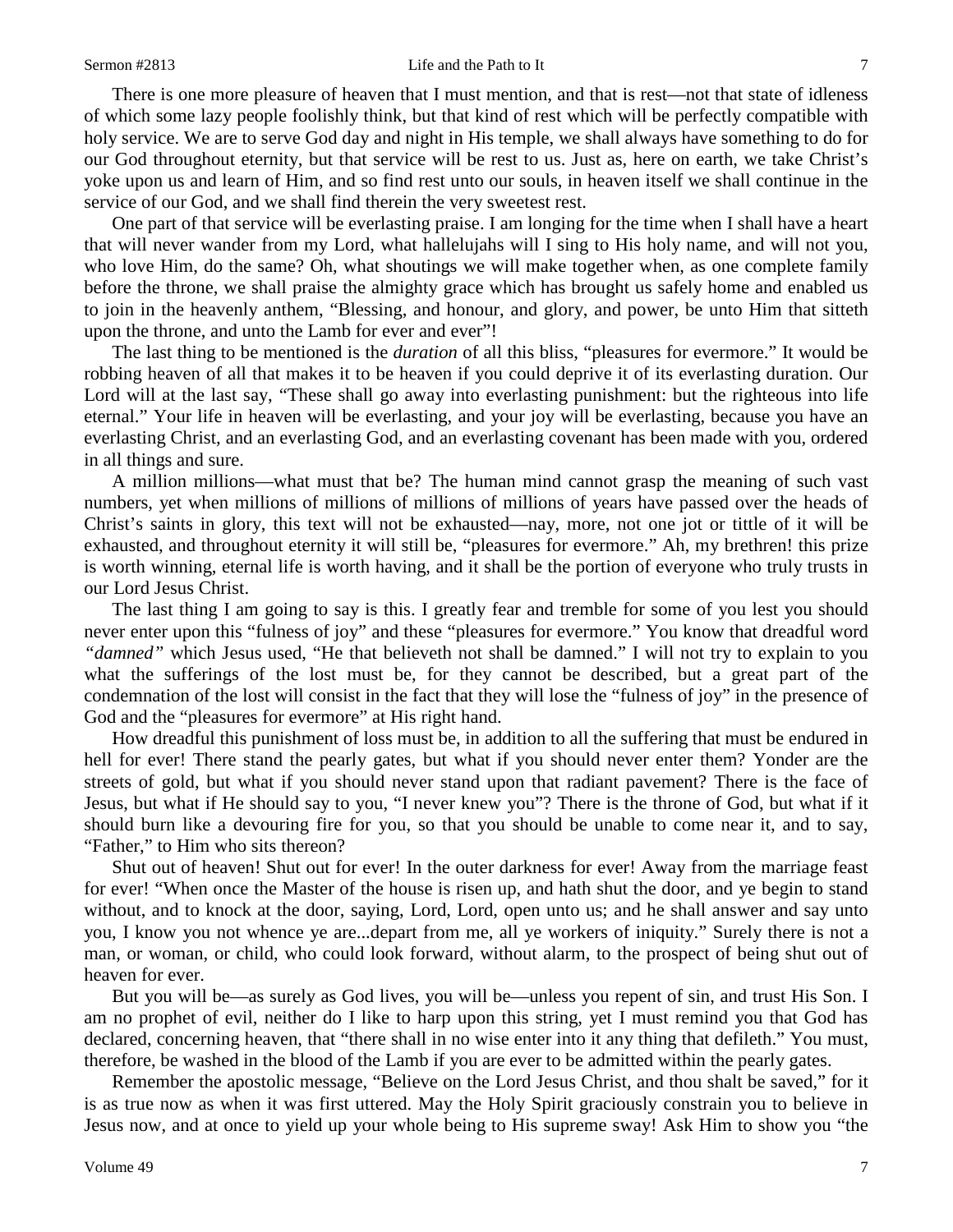path of life," and to lead you in it, for then you shall enter into His presence, where there is "fulness of joy," and you shall stand at His right hand, where "there are pleasures for evermore."

Somebody recommended all persons, before they go to sea, to wear a lifebelt. I do not believe that people in general are ever likely to follow that advice, but if somebody could invent a belt that made the wearer of it more ready for his work on land—that made him stronger, healthier, and more handsome, then everybody would be ready enough to have it.

Well, now, salvation is a lifebelt for the hour of death, but it is also a strengthening belt, a help, a beauty, a joy and delight for this present life. "Godliness is profitable unto all things, having promise of the life that now is, and of that which is to come," it is as good to live with as to die with, and nobody is fit to live who is not fit to die, and nobody is fit to die till he is fit to live. Fitness for work on earth is fitness for rest in heaven. Depend upon it, these two things go together.

Do you all know the Lord? With that question I will conclude. Do you all know the Lord? If not, you do not know your best friend, you do not know Him who is the Father of all believers. Do you know the Lord? If not, I pray you to seek His face this very hour, and especially I urge you to obey that word of His apostle which I quoted to you just now, but cannot quote too often, "Believe on the Lord Jesus Christ, and thou shalt be saved." When you trust Christ, you shall see God in Christ, and shall come to the Father through the Son, and the Holy Spirit shall reveal Him unto you. The Lord grant that this may be the case, for Jesus' sake! Amen.

### **EXPOSITION BY C. H. SPURGEON**

### *PSALM 16*

**Verse 1.** *Preserve me, O God: for in thee do I put my trust.*

Notice how the psalmist urges the prevailing plea of faith. A trusted God will be a preserving God. If you, believer, can truly say that you are trusting God in any time of trouble or danger, you will be safe enough in His keeping.

**2-3.** *O my soul, thou hast said unto the LORD, Thou art my Lord: my goodness extendeth not to thee; but to the saints that are in the earth, and to the excellent, in whom is all my delight.*

"I cannot do Thee any good, my God; Thou art too great to need anything from me; but I may be the means of blessing to Thy people, Thy saints may reap some little benefit from what I do. They are the company I keep, they are the choicest friends I know, and if Thou wilt but help me to do something for Thee which shall bring blessing to them, I shall indeed rejoice."

**4.** *Their sorrows shall be multiplied that hasten after another god: their drink offerings of blood will I not offer, nor take up their names into my lips.*

We must be faithful to God—to the God revealed to us in the Book of God—the God of the Old Testament—of the New Testament—the God and Father of our Lord Jesus Christ. We must keep to Him, not make another god after our own imagination. It is practical idolatry even to conceive of God otherwise than He is revealed in Holy Scripture. This we must not do, but say, concerning the God of the Bible, "This God is our God for ever and ever."

**5.** *The LORD is the portion of mine inheritance and of my cup: thou maintainest my lot.*

One of the great houses of nobility has for its motto the words, "I will maintain it." But David's is a better one, "Thou maintainest my lot." God is the best Defender that His people can ever have.

**6.** *The lines are fallen into me in pleasant places; yea, I have a goodly heritage.*

Many of us have proved this to be true in our experience. May we continue gratefully contented and more than contented—delighted with whatever God appoints for us!

**7-8.** *I will bless the LORD, who hath given me counsel: my reins also instruct me in the night seasons. I have set the LORD always before me:*

"In my acts by day, and my thoughts by night,"—